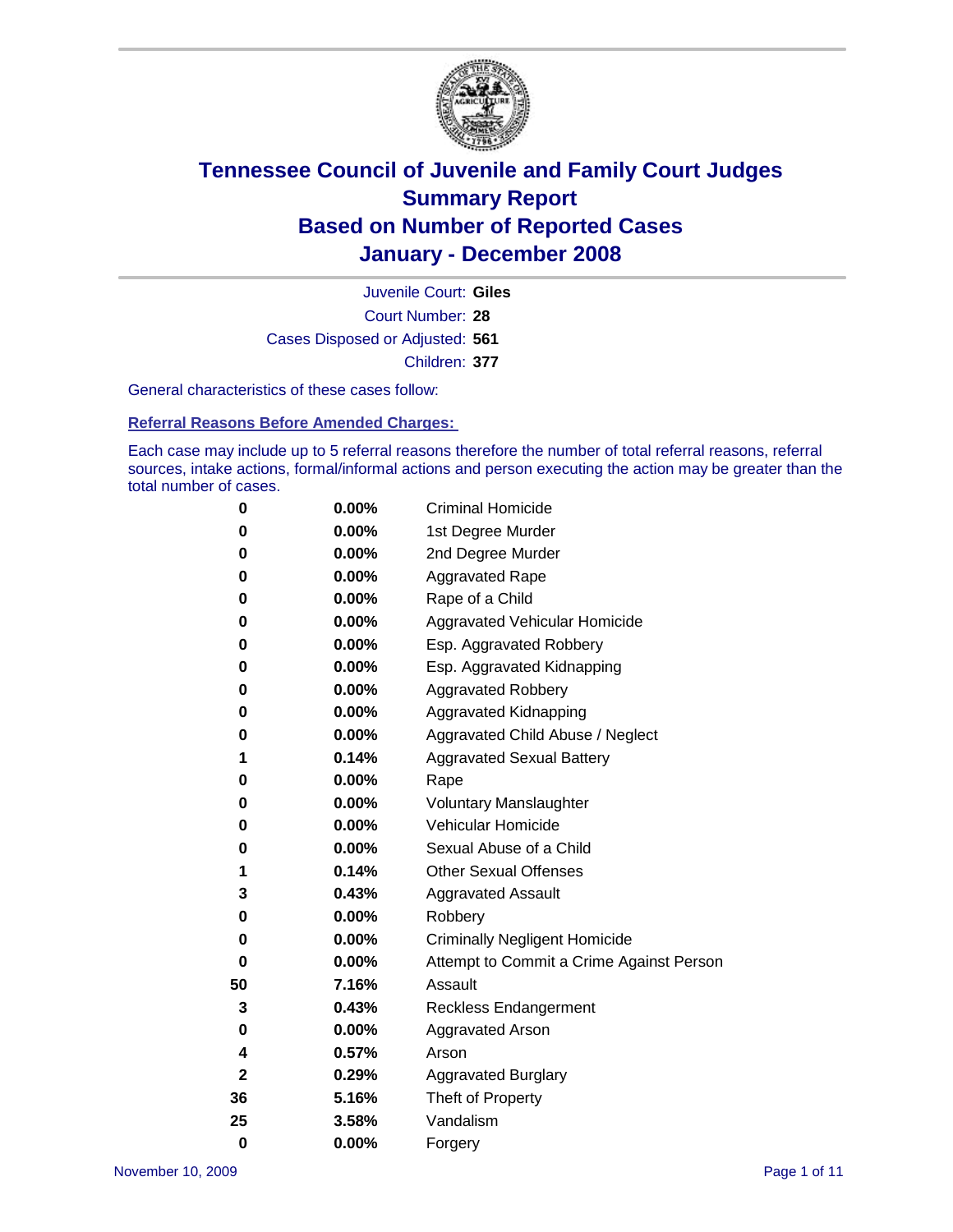

Court Number: **28** Juvenile Court: **Giles** Cases Disposed or Adjusted: **561** Children: **377**

#### **Referral Reasons Before Amended Charges:**

Each case may include up to 5 referral reasons therefore the number of total referral reasons, referral sources, intake actions, formal/informal actions and person executing the action may be greater than the total number of cases.

| 0              | 0.00%    | <b>Worthless Checks</b>                                     |
|----------------|----------|-------------------------------------------------------------|
| $\bf{0}$       | 0.00%    | Illegal Possession / Fraudulent Use of Credit / Debit Cards |
| 23             | 3.30%    | <b>Burglary</b>                                             |
| 0              | $0.00\%$ | Unauthorized Use of a Vehicle                               |
| $\pmb{0}$      | 0.00%    | <b>Cruelty to Animals</b>                                   |
| 5              | 0.72%    | Sale of Controlled Substances                               |
| 12             | 1.72%    | <b>Other Drug Offenses</b>                                  |
| 32             | 4.58%    | <b>Possession of Controlled Substances</b>                  |
| 1              | 0.14%    | <b>Criminal Attempt</b>                                     |
| $\mathbf 2$    | 0.29%    | Carrying Weapons on School Property                         |
| $\mathbf 2$    | 0.29%    | Unlawful Carrying / Possession of a Weapon                  |
| 0              | 0.00%    | <b>Evading Arrest</b>                                       |
| 1              | 0.14%    | Escape                                                      |
| 0              | 0.00%    | Driving Under Influence (DUI)                               |
| 29             | 4.15%    | Possession / Consumption of Alcohol                         |
| 4              | 0.57%    | Resisting Stop, Frisk, Halt, Arrest or Search               |
| 0              | 0.00%    | <b>Aggravated Criminal Trespass</b>                         |
| 2              | 0.29%    | Harassment                                                  |
| $\bf{0}$       | 0.00%    | Failure to Appear                                           |
| $\mathbf 2$    | 0.29%    | Filing a False Police Report                                |
| $\bf{0}$       | 0.00%    | Criminal Impersonation                                      |
| 65             | 9.31%    | <b>Disorderly Conduct</b>                                   |
| $\overline{7}$ | 1.00%    | <b>Criminal Trespass</b>                                    |
| 5              | 0.72%    | <b>Public Intoxication</b>                                  |
| 0              | 0.00%    | Gambling                                                    |
| 196            | 28.08%   | Traffic                                                     |
| 3              | 0.43%    | Local Ordinances                                            |
| 1              | 0.14%    | Violation of Wildlife Regulations                           |
| 0              | 0.00%    | Contempt of Court                                           |
| 47             | 6.73%    | Violation of Probation                                      |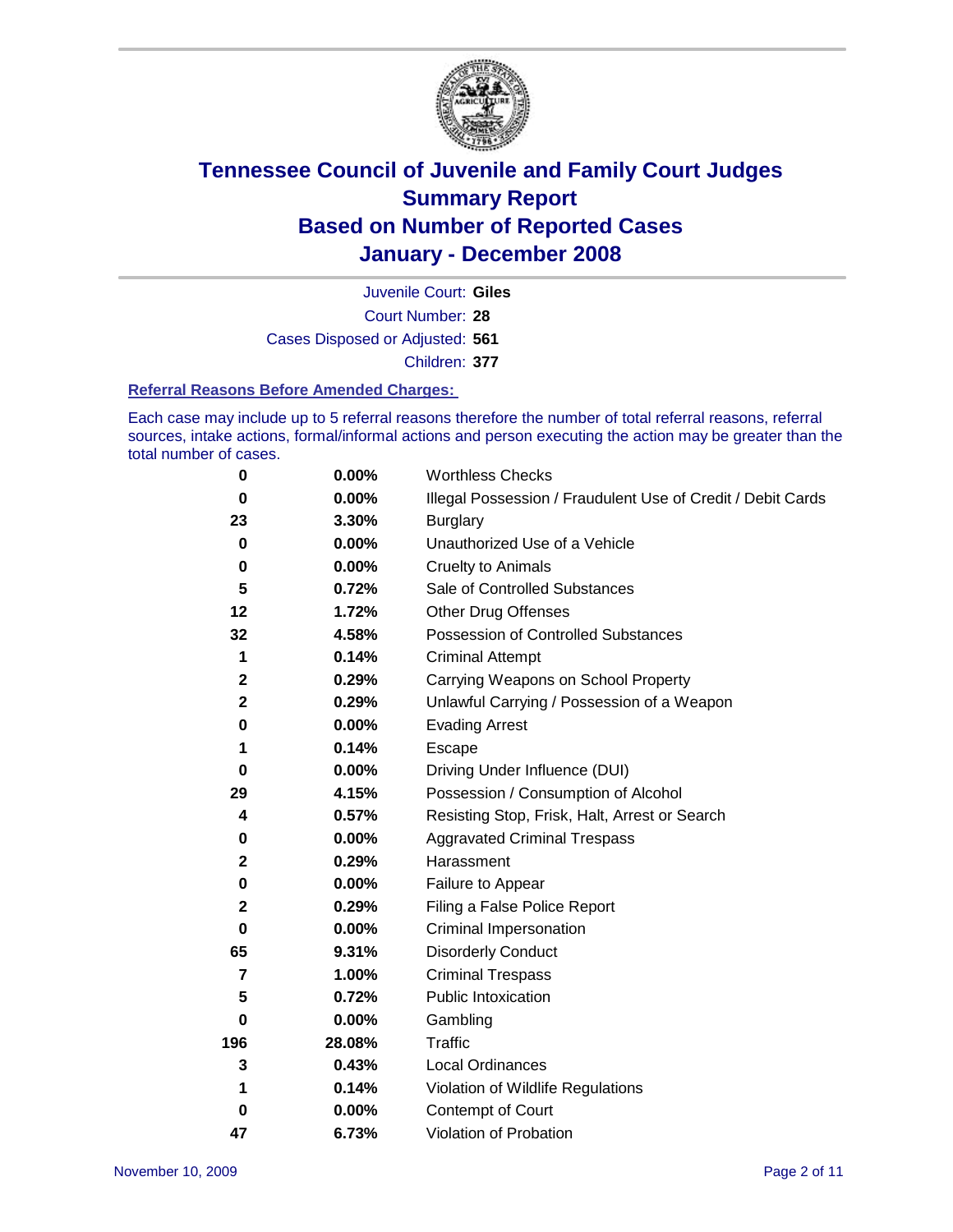

Court Number: **28** Juvenile Court: **Giles** Cases Disposed or Adjusted: **561** Children: **377**

#### **Referral Reasons Before Amended Charges:**

Each case may include up to 5 referral reasons therefore the number of total referral reasons, referral sources, intake actions, formal/informal actions and person executing the action may be greater than the total number of cases.

| 698         | 100.00%  | <b>Total Referrals</b>                 |
|-------------|----------|----------------------------------------|
| 1           | 0.14%    | Other                                  |
| 0           | 0.00%    | <b>Consent to Marry</b>                |
| 0           | 0.00%    | <b>Request for Medical Treatment</b>   |
| 0           | 0.00%    | Child Support                          |
| 0           | 0.00%    | Paternity / Legitimation               |
| 1           | 0.14%    | Visitation                             |
| 0           | 0.00%    | Custody                                |
| 35          | 5.01%    | <b>Foster Care Review</b>              |
| 0           | $0.00\%$ | <b>Administrative Review</b>           |
| 6           | 0.86%    | <b>Judicial Review</b>                 |
| 5           | 0.72%    | Violation of Informal Adjustment       |
| 0           | $0.00\%$ | <b>Violation of Pretrial Diversion</b> |
| 0           | 0.00%    | <b>Termination of Parental Rights</b>  |
| 14          | 2.01%    | Dependency / Neglect                   |
| 0           | $0.00\%$ | <b>Physically Abused Child</b>         |
| 0           | $0.00\%$ | Sexually Abused Child                  |
| $\mathbf 2$ | 0.29%    | Violation of Curfew                    |
| 0           | $0.00\%$ | Violation of a Valid Court Order       |
| 16          | 2.29%    | Possession of Tobacco Products         |
| $\bf{0}$    | 0.00%    | Out-of-State Runaway                   |
| 14          | 2.01%    | In-State Runaway                       |
| 21          | 3.01%    | Truancy                                |
| 18          | 2.58%    | Unruly Behavior                        |
| 1           | 0.14%    | Violation of Aftercare                 |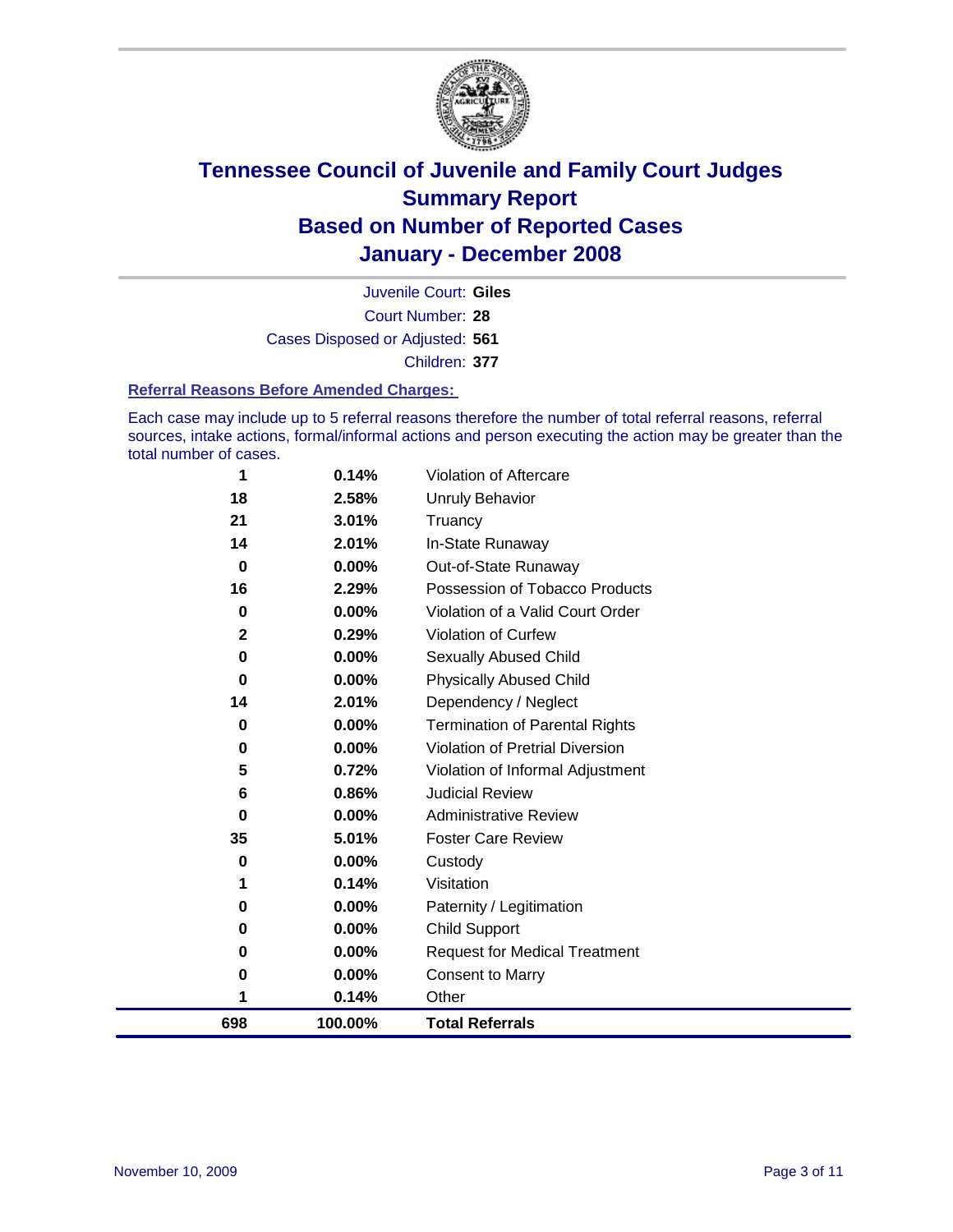

| Juvenile Court: Giles           |  |
|---------------------------------|--|
| Court Number: 28                |  |
| Cases Disposed or Adjusted: 561 |  |
| Children: 377                   |  |
| <b>Referral Sources: 1</b>      |  |
|                                 |  |

### **80.23%** Law Enforcement **0.72%** Parents **0.00%** Relatives **0.00%** Self **3.01%** School **0.00%** CSA **8.45%** DCS **0.00%** Other State Department **0.00%** District Attorney's Office **7.02%** Court Staff **0.00%** Social Agency **0.14%** Other Court **0.43%** Victim **0.00%** Child & Parent **0.00%** Hospital **0.00%** Unknown **0.00%** Other **100.00% Total Referral Sources**

#### **Age of Child at Referral: 2**

|     |        | Unknown            |  |
|-----|--------|--------------------|--|
| 0   | 0.00%  | Ages 19 and Over   |  |
| 144 | 38.20% | Ages 17 through 18 |  |
| 141 | 37.40% | Ages 15 through 16 |  |
| 48  | 12.73% | Ages 13 through 14 |  |
| 23  | 6.10%  | Ages 11 through 12 |  |
| 21  | 5.57%  | Ages 10 and Under  |  |
|     |        | $0.00\%$<br>0      |  |

<sup>1</sup> If different than number of Referral Reasons (698), verify accuracy of your court's data.

<sup>2</sup> One child could be counted in multiple categories, verify accuracy of your court's data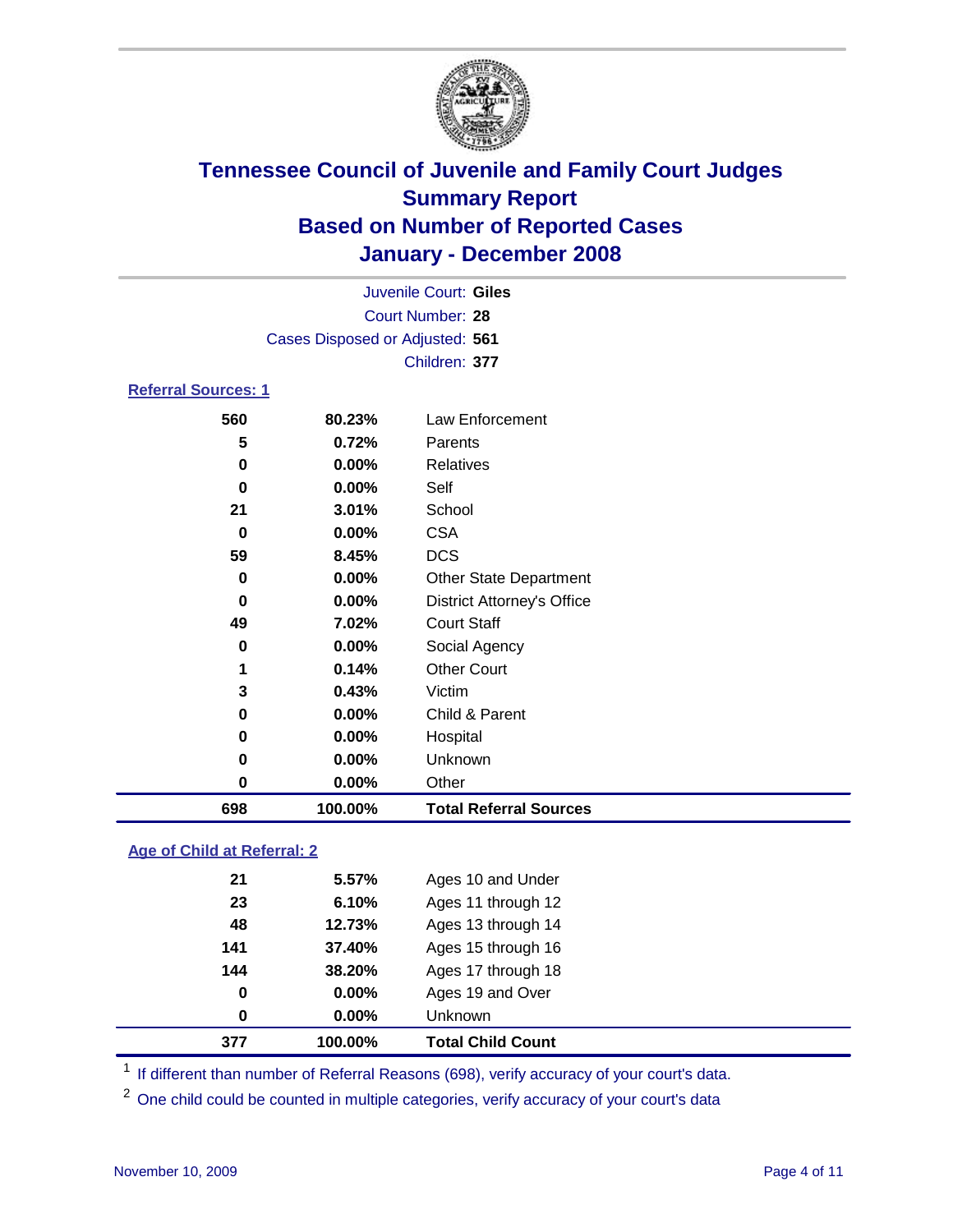

| Juvenile Court: Giles                   |                                 |                          |  |  |
|-----------------------------------------|---------------------------------|--------------------------|--|--|
| Court Number: 28                        |                                 |                          |  |  |
|                                         | Cases Disposed or Adjusted: 561 |                          |  |  |
|                                         |                                 | Children: 377            |  |  |
| Sex of Child: 1                         |                                 |                          |  |  |
| 256                                     | 67.90%                          | Male                     |  |  |
| 121                                     | 32.10%                          | Female                   |  |  |
| $\bf{0}$                                | 0.00%                           | Unknown                  |  |  |
| 377                                     | 100.00%                         | <b>Total Child Count</b> |  |  |
| Race of Child: 1                        |                                 |                          |  |  |
| 309                                     | 81.96%                          | White                    |  |  |
| 59                                      | 15.65%                          | African American         |  |  |
| 0                                       | 0.00%                           | Native American          |  |  |
| 0                                       | 0.00%                           | Asian                    |  |  |
| 9                                       | 2.39%                           | Mixed                    |  |  |
| $\bf{0}$                                | 0.00%                           | Unknown                  |  |  |
| 377                                     | 100.00%                         | <b>Total Child Count</b> |  |  |
| <b>Hispanic Origin: 1</b>               |                                 |                          |  |  |
| 5                                       | 1.33%                           | Yes                      |  |  |
| 372                                     | 98.67%                          | <b>No</b>                |  |  |
| $\mathbf 0$                             | 0.00%                           | Unknown                  |  |  |
| 377                                     | 100.00%                         | <b>Total Child Count</b> |  |  |
| <b>School Enrollment of Children: 1</b> |                                 |                          |  |  |
| 353                                     | 93.63%                          | Yes                      |  |  |
| 24                                      | 6.37%                           | <b>No</b>                |  |  |
| $\bf{0}$                                | 0.00%                           | Unknown                  |  |  |
| 377                                     | 100.00%                         | <b>Total Child Count</b> |  |  |

One child could be counted in multiple categories, verify accuracy of your court's data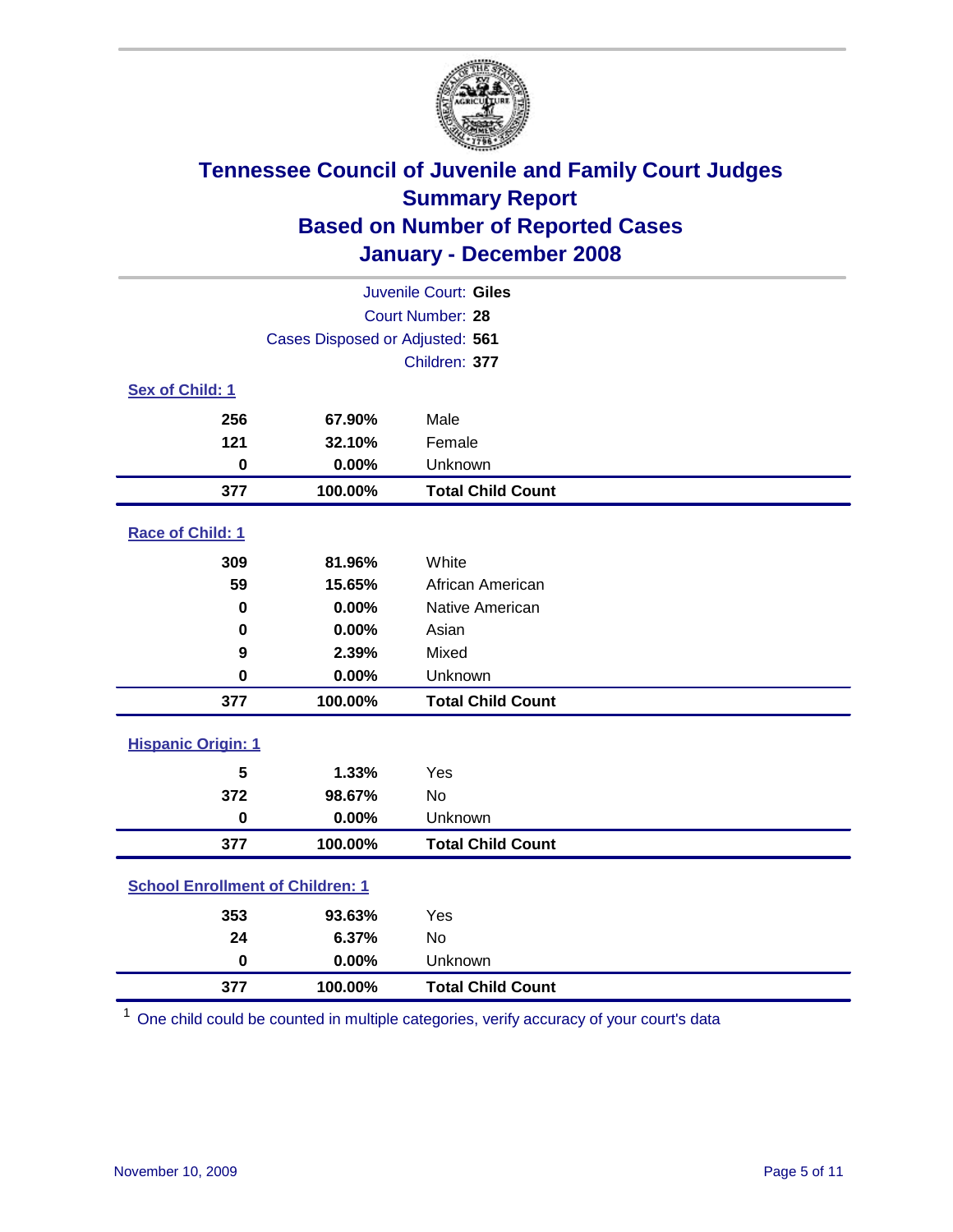

Court Number: **28** Juvenile Court: **Giles** Cases Disposed or Adjusted: **561** Children: **377**

#### **Living Arrangement of Child at Time of Referral: 1**

| 377          | 100.00%  | <b>Total Child Count</b>     |
|--------------|----------|------------------------------|
| 0            | $0.00\%$ | Other                        |
| 0            | $0.00\%$ | Unknown                      |
| 0            | $0.00\%$ | Independent                  |
| $\mathbf{2}$ | 0.53%    | In an Institution            |
| 1            | 0.27%    | In a Residential Center      |
| 3            | 0.80%    | In a Group Home              |
| 27           | 7.16%    | With Foster Family           |
| 8            | 2.12%    | <b>With Adoptive Parents</b> |
| 17           | 4.51%    | <b>With Relatives</b>        |
| 29           | 7.69%    | <b>With Father</b>           |
| 146          | 38.73%   | With Mother                  |
| 19           | 5.04%    | With Mother and Stepfather   |
| 4            | 1.06%    | With Father and Stepmother   |
| 121          | 32.10%   | With Both Biological Parents |

#### **Type of Detention: 2**

| 561 | 100.00%  | <b>Total Detention Count</b> |  |
|-----|----------|------------------------------|--|
| 0   | 0.00%    | Other                        |  |
| 535 | 95.37%   | Does Not Apply               |  |
| 0   | $0.00\%$ | <b>Unknown</b>               |  |
| 0   | 0.00%    | <b>Psychiatric Hospital</b>  |  |
| 0   | 0.00%    | Jail - No Separation         |  |
| 0   | $0.00\%$ | Jail - Partial Separation    |  |
| 0   | $0.00\%$ | Jail - Complete Separation   |  |
| 23  | 4.10%    | Juvenile Detention Facility  |  |
| 3   | 0.53%    | Non-Secure Placement         |  |
|     |          |                              |  |

<sup>1</sup> One child could be counted in multiple categories, verify accuracy of your court's data

<sup>2</sup> If different than number of Cases (561) verify accuracy of your court's data.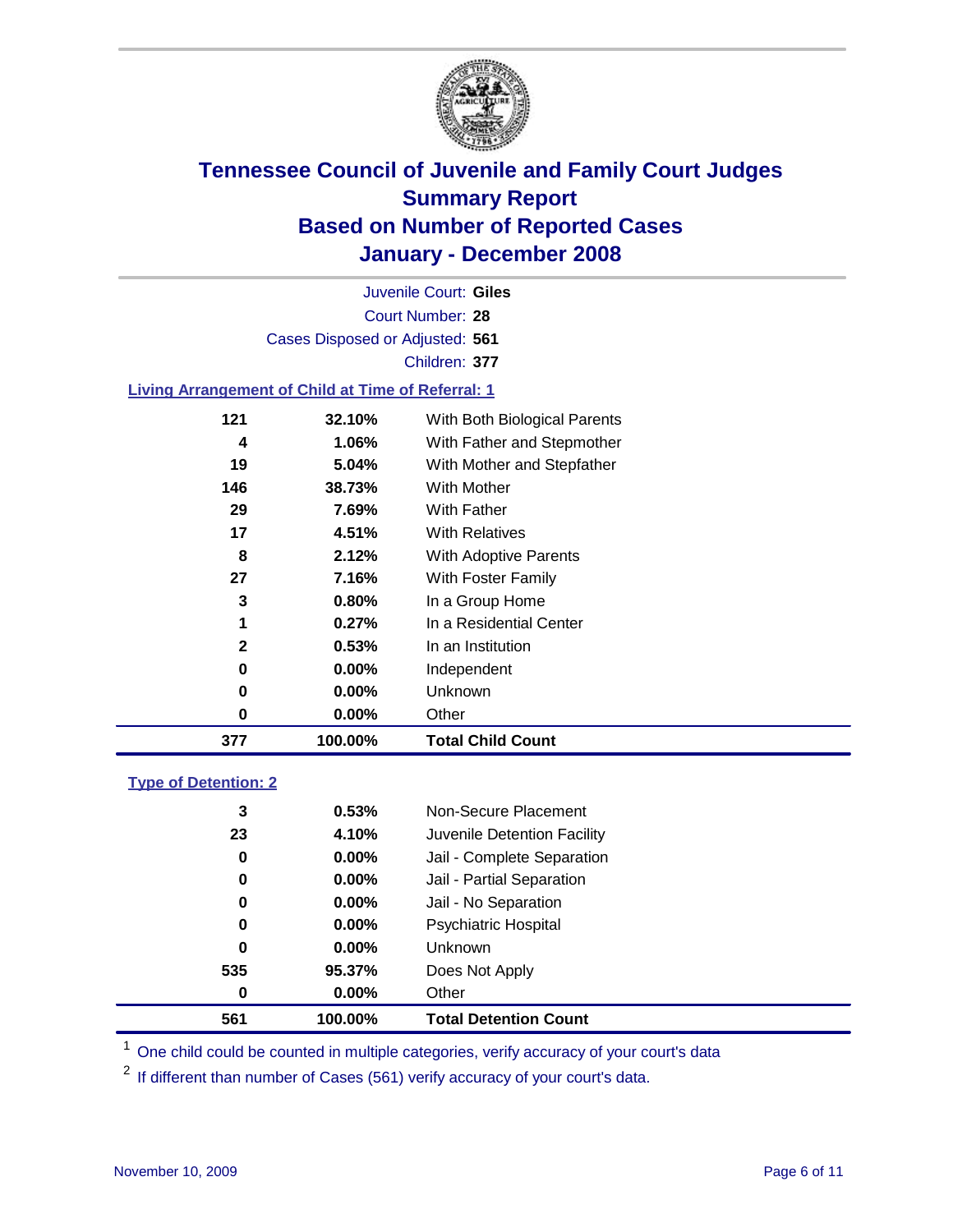

|                                                    | Juvenile Court: Giles           |                                      |  |  |  |
|----------------------------------------------------|---------------------------------|--------------------------------------|--|--|--|
|                                                    | Court Number: 28                |                                      |  |  |  |
|                                                    | Cases Disposed or Adjusted: 561 |                                      |  |  |  |
|                                                    |                                 | Children: 377                        |  |  |  |
| <b>Placement After Secure Detention Hearing: 1</b> |                                 |                                      |  |  |  |
| 21                                                 | 3.74%                           | Returned to Prior Living Arrangement |  |  |  |
| $\mathbf{2}$                                       | 0.36%                           | Juvenile Detention Facility          |  |  |  |
| 0                                                  | 0.00%                           | Jail                                 |  |  |  |
| 1                                                  | 0.18%                           | Shelter / Group Home                 |  |  |  |
| $\mathbf{2}$                                       | 0.36%                           | Foster Family Home                   |  |  |  |
| $\bf{0}$                                           | 0.00%                           | Psychiatric Hospital                 |  |  |  |
| 0                                                  | 0.00%                           | Unknown                              |  |  |  |
| 535                                                | 95.37%                          | Does Not Apply                       |  |  |  |
| 0                                                  | 0.00%                           | Other                                |  |  |  |
| 561                                                | 100.00%                         | <b>Total Placement Count</b>         |  |  |  |
| <b>Intake Actions: 2</b>                           |                                 |                                      |  |  |  |
|                                                    |                                 |                                      |  |  |  |
| 384                                                | 55.01%                          | <b>Petition Filed</b>                |  |  |  |
| 1                                                  | 0.14%                           | <b>Motion Filed</b>                  |  |  |  |
| 271                                                | 38.83%                          | <b>Citation Processed</b>            |  |  |  |
| 0                                                  | 0.00%                           | Notification of Paternity Processed  |  |  |  |
| 9                                                  | 1.29%                           | Scheduling of Judicial Review        |  |  |  |
| $\bf{0}$                                           | 0.00%                           | Scheduling of Administrative Review  |  |  |  |
| 33                                                 | 4.73%                           | Scheduling of Foster Care Review     |  |  |  |
| $\bf{0}$                                           | 0.00%                           | Unknown                              |  |  |  |
| 0                                                  | 0.00%                           | Does Not Apply                       |  |  |  |
| $\bf{0}$                                           | 0.00%                           | Other                                |  |  |  |
| 698                                                | 100.00%                         | <b>Total Intake Count</b>            |  |  |  |

<sup>1</sup> If different than number of Cases (561) verify accuracy of your court's data.

<sup>2</sup> If different than number of Referral Reasons (698), verify accuracy of your court's data.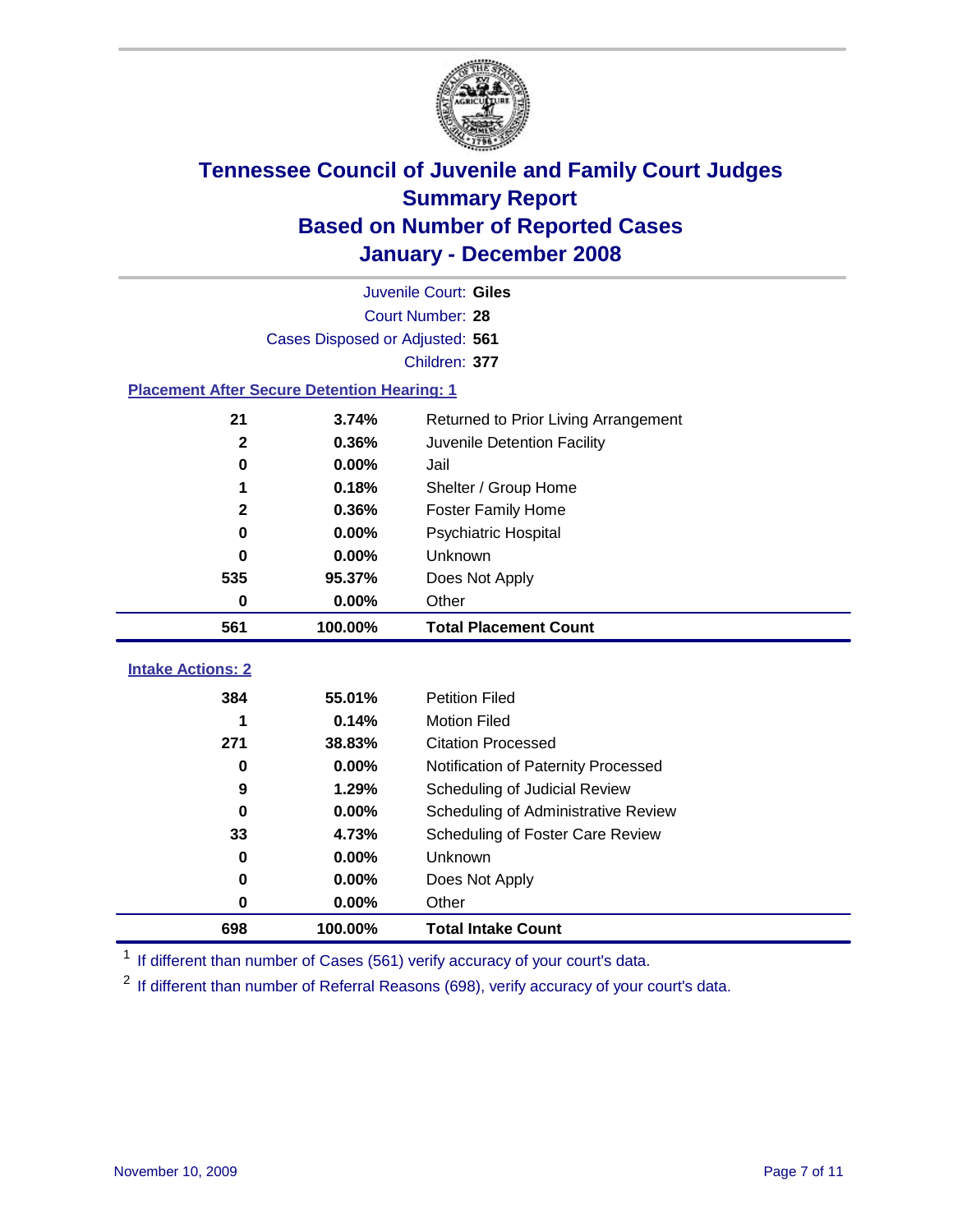

Court Number: **28** Juvenile Court: **Giles** Cases Disposed or Adjusted: **561** Children: **377**

#### **Last Grade Completed by Child: 1**

| 1        | 0.27%   | Too Young for School     |
|----------|---------|--------------------------|
|          | 0.27%   | Preschool                |
| 4        | 1.06%   | Kindergarten             |
| 6        | 1.59%   | 1st Grade                |
| 0        | 0.00%   | 2nd Grade                |
| 6        | 1.59%   | 3rd Grade                |
| 5        | 1.33%   | 4th Grade                |
| 14       | 3.71%   | 5th Grade                |
| 16       | 4.24%   | 6th Grade                |
| 20       | 5.31%   | 7th Grade                |
| 49       | 13.00%  | 8th Grade                |
| 58       | 15.38%  | 9th Grade                |
| 99       | 26.26%  | 10th Grade               |
| 87       | 23.08%  | 11th Grade               |
| $\bf{0}$ | 0.00%   | 12th Grade               |
| 0        | 0.00%   | Non-Graded Special Ed    |
| 4        | 1.06%   | <b>GED</b>               |
| 6        | 1.59%   | Graduated                |
| $\bf{0}$ | 0.00%   | Never Attended School    |
|          | 0.27%   | Unknown                  |
| 0        | 0.00%   | Other                    |
| 377      | 100.00% | <b>Total Child Count</b> |

### **Enrolled in Special Education: 1**

| 377 | 100.00%  | <b>Total Child Count</b> |  |
|-----|----------|--------------------------|--|
| 0   | $0.00\%$ | Unknown                  |  |
| 361 | 95.76%   | No                       |  |
| 16  | 4.24%    | Yes                      |  |
|     |          |                          |  |

<sup>1</sup> One child could be counted in multiple categories, verify accuracy of your court's data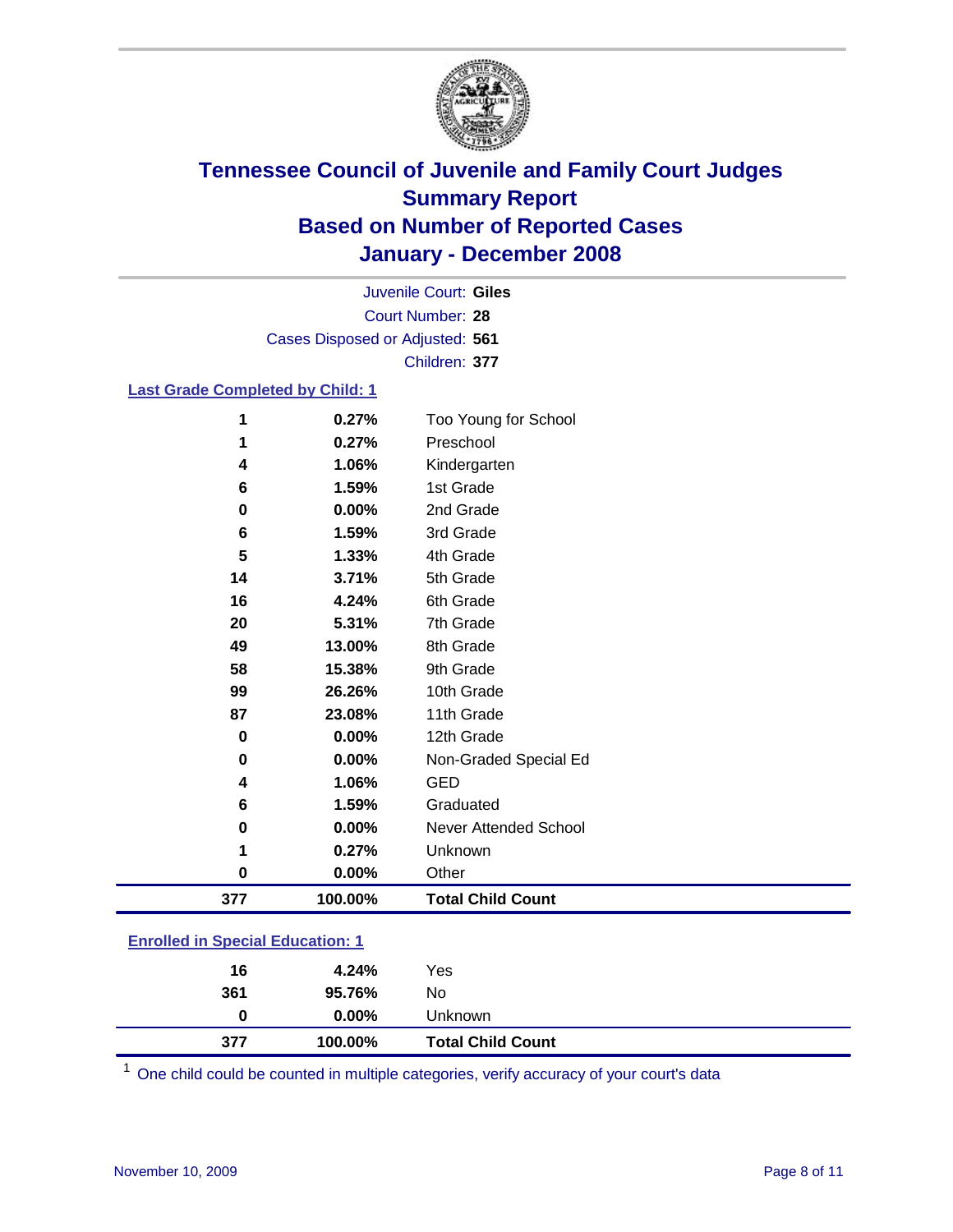

| Juvenile Court: Giles        |                                 |                           |  |  |  |
|------------------------------|---------------------------------|---------------------------|--|--|--|
|                              | Court Number: 28                |                           |  |  |  |
|                              | Cases Disposed or Adjusted: 561 |                           |  |  |  |
|                              |                                 | Children: 377             |  |  |  |
| <b>Action Executed By: 1</b> |                                 |                           |  |  |  |
| 698                          | 100.00%                         | Judge                     |  |  |  |
| 0                            | $0.00\%$                        | Referee                   |  |  |  |
| 0                            | $0.00\%$                        | <b>YSO</b>                |  |  |  |
| 0                            | $0.00\%$                        | Other                     |  |  |  |
| 0                            | $0.00\%$                        | Unknown                   |  |  |  |
| 698                          | 100.00%                         | <b>Total Action Count</b> |  |  |  |

### **Formal / Informal Actions: 1**

| 131 | 18.77%   | Dismissed                                        |
|-----|----------|--------------------------------------------------|
| 146 | 20.92%   | Retired / Nolle Prosequi                         |
| 203 | 29.08%   | <b>Complaint Substantiated Delinquent</b>        |
| 8   | 1.15%    | <b>Complaint Substantiated Status Offender</b>   |
| 12  | 1.72%    | <b>Complaint Substantiated Dependent/Neglect</b> |
| 0   | $0.00\%$ | <b>Complaint Substantiated Abused</b>            |
| 0   | $0.00\%$ | <b>Complaint Substantiated Mentally III</b>      |
| 144 | 20.63%   | Informal Adjustment                              |
| 3   | 0.43%    | <b>Pretrial Diversion</b>                        |
| 0   | $0.00\%$ | <b>Transfer to Adult Court Hearing</b>           |
| 0   | $0.00\%$ | Charges Cleared by Transfer to Adult Court       |
| 1   | 0.14%    | Special Proceeding                               |
| 16  | 2.29%    | <b>Review Concluded</b>                          |
| 34  | 4.87%    | Case Held Open                                   |
| 0   | $0.00\%$ | Other                                            |
| 0   | $0.00\%$ | <b>Unknown</b>                                   |
| 698 | 100.00%  | <b>Total Action Count</b>                        |

<sup>1</sup> If different than number of Referral Reasons (698), verify accuracy of your court's data.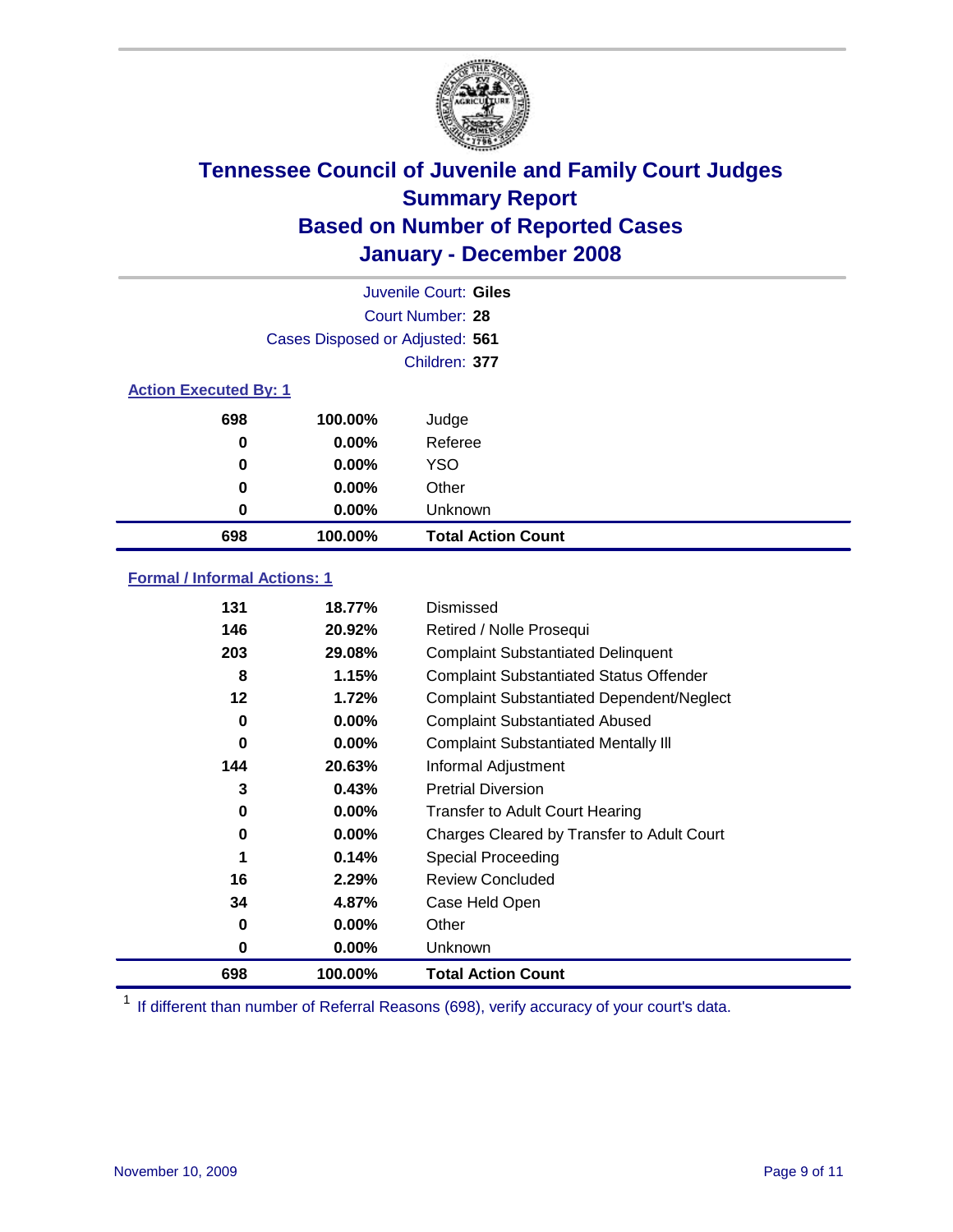

|                       |                                 | Juvenile Court: Giles                                 |
|-----------------------|---------------------------------|-------------------------------------------------------|
|                       |                                 | Court Number: 28                                      |
|                       | Cases Disposed or Adjusted: 561 |                                                       |
|                       |                                 | Children: 377                                         |
| <b>Case Outcomes:</b> |                                 | There can be multiple outcomes for one child or case. |
| 67                    | 6.98%                           | <b>Case Dismissed</b>                                 |
| 30                    | 3.13%                           | Case Retired or Nolle Prosequi                        |
| 0                     | 0.00%                           | Warned / Counseled                                    |
| 5                     | 0.52%                           | Held Open For Review                                  |
| 67                    | 6.98%                           | Supervision / Probation to Juvenile Court             |
| 1                     | 0.10%                           | <b>Probation to Parents</b>                           |
| 10                    | 1.04%                           | Referral to Another Entity for Supervision / Service  |
| 14                    | 1.46%                           | Referred for Mental Health Counseling                 |
| 1                     | 0.10%                           | Referred for Alcohol and Drug Counseling              |
| 0                     | 0.00%                           | <b>Referred to Alternative School</b>                 |
| 1                     | 0.10%                           | Referred to Private Child Agency                      |
| 61                    | 6.35%                           | Referred to Defensive Driving School                  |
| 41                    | 4.27%                           | Referred to Alcohol Safety School                     |
| 0                     | 0.00%                           | Referred to Juvenile Court Education-Based Program    |
| 0                     | 0.00%                           | Driver's License Held Informally                      |
| 0                     | 0.00%                           | <b>Voluntary Placement with DMHMR</b>                 |
| 0                     | 0.00%                           | <b>Private Mental Health Placement</b>                |
| 0                     | 0.00%                           | <b>Private MR Placement</b>                           |
| 0                     | 0.00%                           | Placement with City/County Agency/Facility            |
| 1                     | 0.10%                           | Placement with Relative / Other Individual            |
| 48                    | 5.00%                           | Fine                                                  |
| 111                   | 11.56%                          | <b>Public Service</b>                                 |
| 26                    | 2.71%                           | Restitution                                           |
| 12                    | 1.25%                           | <b>Runaway Returned</b>                               |
| 16                    | 1.67%                           | No Contact Order                                      |
| $\mathbf 0$           | 0.00%                           | Injunction Other than No Contact Order                |
| 0                     | 0.00%                           | <b>House Arrest</b>                                   |
| 5                     | 0.52%                           | <b>Court Defined Curfew</b>                           |
| 54                    | 5.63%                           | Dismissed from Informal Adjustment                    |
| 0                     | 0.00%                           | <b>Dismissed from Pretrial Diversion</b>              |
| 1                     | 0.10%                           | Released from Probation                               |
| 0                     | 0.00%                           | <b>Transferred to Adult Court</b>                     |
| 0                     | 0.00%                           | <b>DMHMR Involuntary Commitment</b>                   |